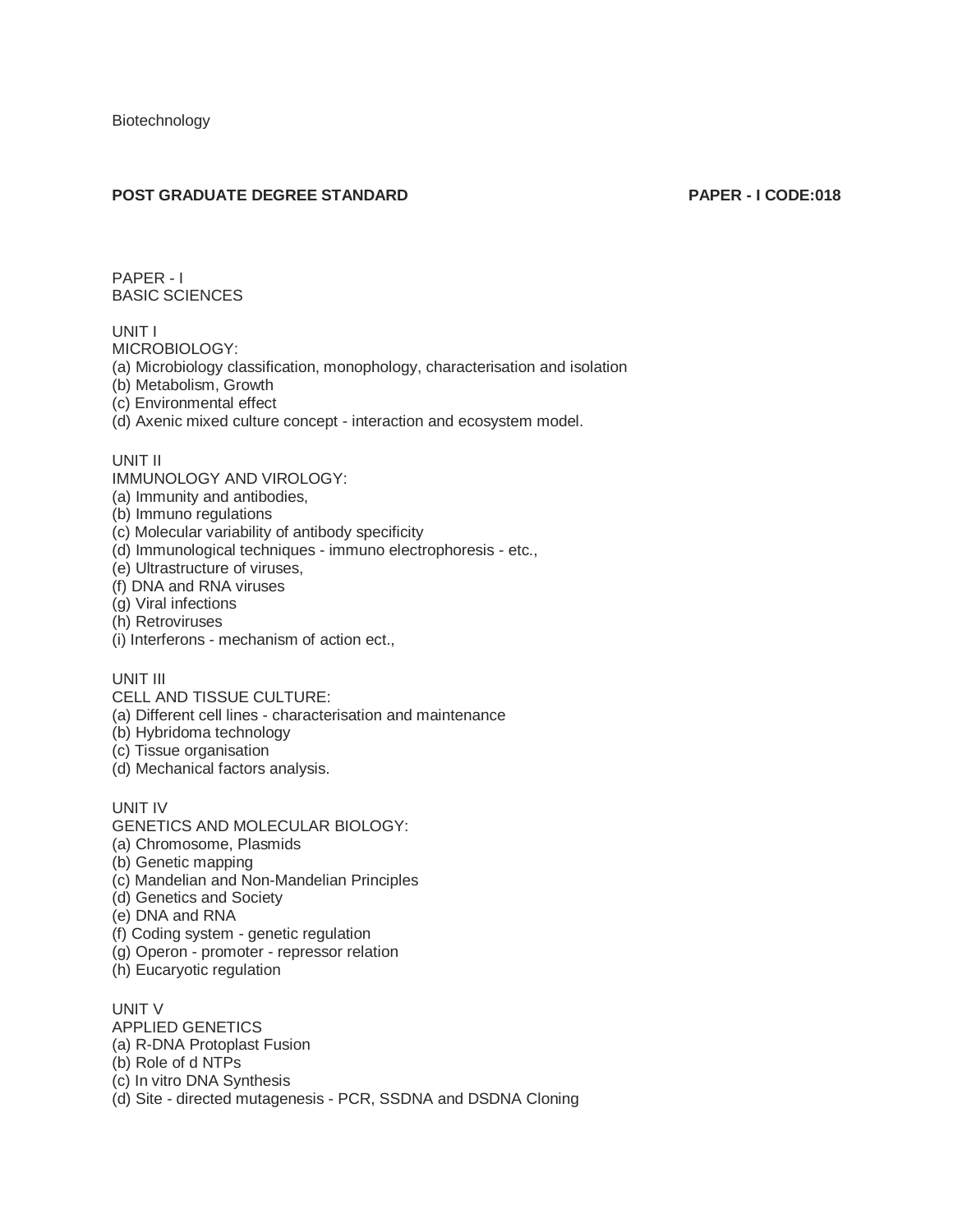(f) Vectors - Properties etc., Restriction mapping (g) c DNA and Genomic library

(h) RFLP

UNIT VI

PHYSIOLOGY (a) Special Sensery mechanisms

(b) Body fluids - Properties etc.,

(c) Histological studies of organs and tissues

UNIT VII

BIOCHEMISTRY AND BIOPHYSICS:

(a) Supra molecular assemblies

(b) Biomembrane

(c) Metabolism

(d) Bioenergetis

(e) Biopolymer structure and function

(f) Irreversible thermodynamics in biology

UNIT VIII

BIO-INORGANIC & BIO-ORGANIC CHEMISTRY :

(a) Metalloproteins

(b) Transition metal in biological reactions

(c) Role of chelating agents and metals in medicine

(d) Trace elements absorbtion

(e) Transport and tissue storage

(f) Carbohydrate biopolymers

(g) Glycoproteins

UNIT IX

MEMBRANE SCIENCE

(a) Analysis of membrane assymetry

(b) Lipid - protein interactions

(c) Lipid components in membranes

(d) Lipsomes

(e) Membrane potentials

(f) Membrane bound enzymes, transport and receptors

UNIT X

BIO ANALYTICAL TECHNIQUES

(a) IR, NMR, Mass spectrometry principles

(b) Ion beam technique

(c) Time resolved fluorescenes spectroscopy

(d) X-ray crystallography

(e) Microscopy

(f) Spectrometry, fluorimetry etc.,

PAPER - II APPLIED & ENGINEERING SUBJECTS

UNIT I BIO-PROCESS TECHNOLOGY:- (a) Energy, Mass and momentum transfer

(b) Material and enrgy balances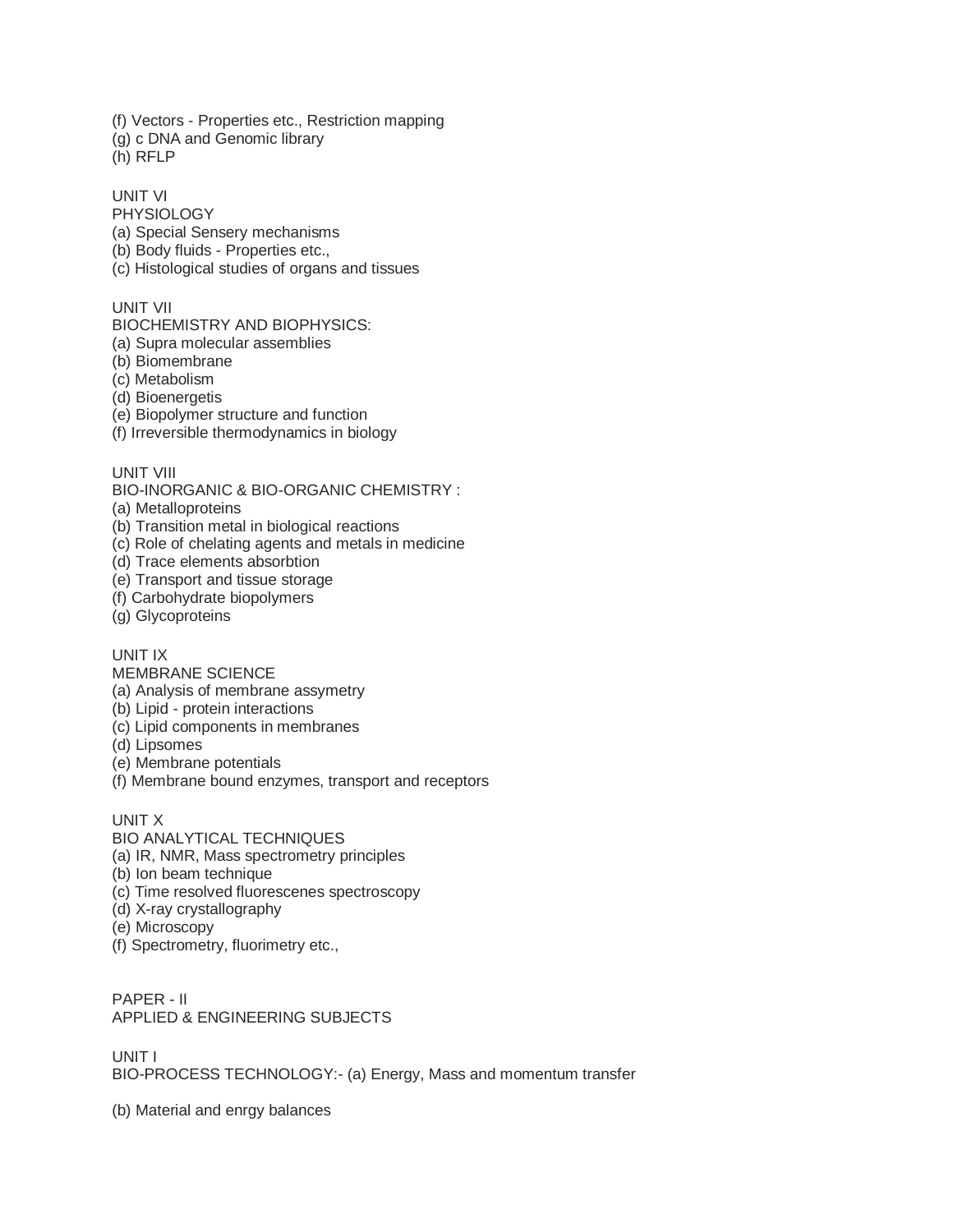(c) Upstreaming operations - Sterilization, air filter design

(d) Biological process principle

(e) Statistical optimisation techniques in biological system - Plackett - Burman, CCD, ANOVA analysis and contour interpretation.

(f) Cellualar and enzymatic reactions.

UNIT II

PROTEIN ENGINEERING AND BIO-INFORMATICS:- (a) Protein data bank

- (b) Protein structures; structure & function analysis
- (c) Domain analysis in proteins

(d) Protein design, protein sequencing

UNIT III BIO-CONVERSION AND FERMENTATION TECHNOLOGY:- (a) Bioconversion of starch, cellulose, corn

- (b) Bioenrgy production
- (c) Industrial applications of cells and enzymes
- (d) Biopolymer design and synthesis

(e) Fermentation technologies for waste stabilization and bio-product synthesis.

(f) Antibiotics and steroid fermentation

UNIT IV DOWNSTREAM TECHNOLGY:- (a) Flocculation, Coagulation, Centrifugation

- (b) Equiilibrium (statge) processes distillation and liquid liquid extraction.
- (c) Chromatography GPC, Ion-exchange, affinity
- (d) Separation of intracellular products
- (e) Membrane Separations Reverse Osmosis, ultrafiltration, Microfiltration
- (f) Aqueous two phase system
- (g) Supercritical fluid extraction.

UNIT V KINETICS AND THERMODYNAMICS IN BIO-PROCESSES:- (a) Moinod's equation - generalized Monod' equaiton

(b) Structured models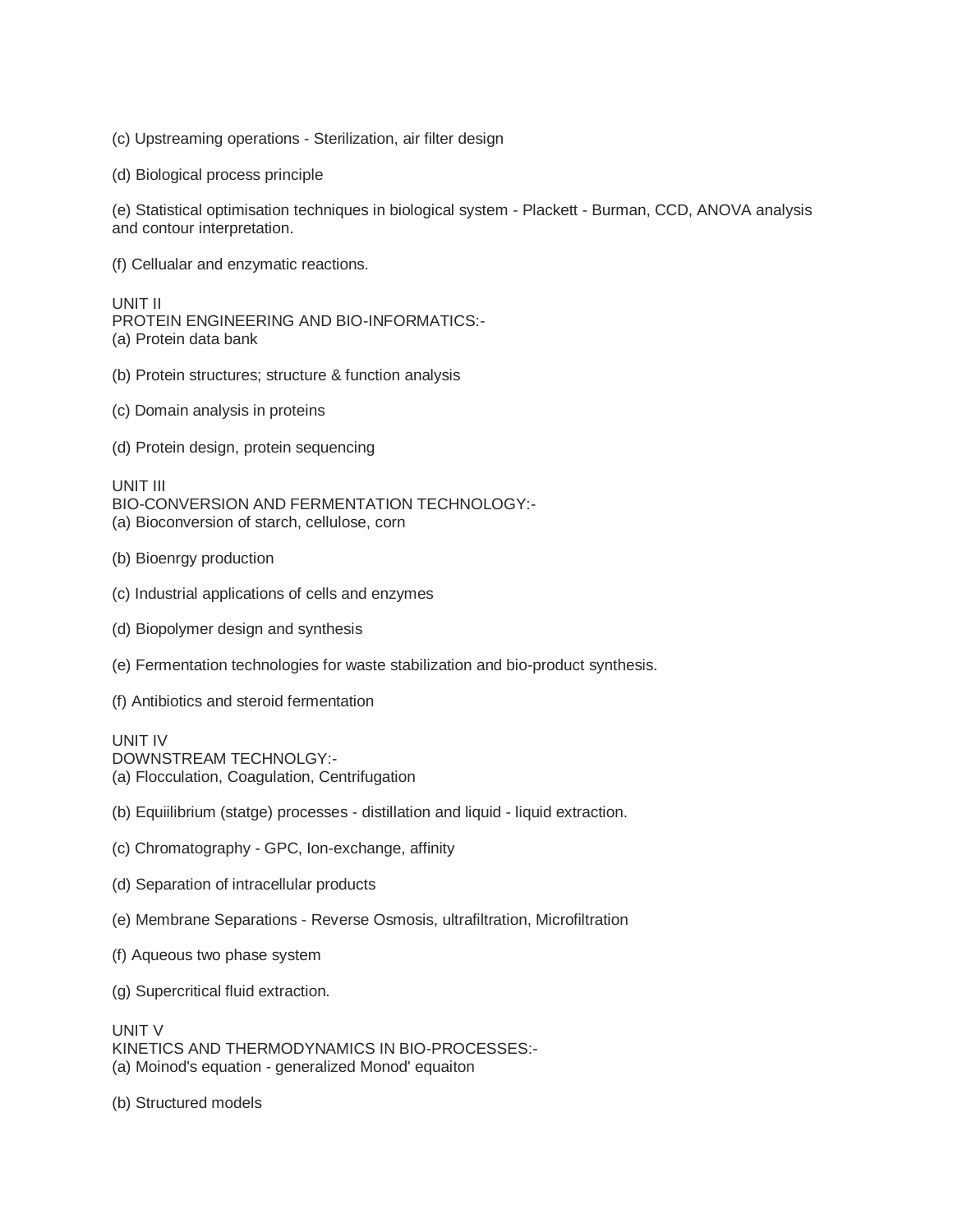(c) Application of Arrhenius equation

(d) Stability analysis of cellular and enzymati porcesses - D\*, DS\*, DH\* calculation.

UNIT VI BIO-REACTORS:- (a) Basic principles of bioreactors

(b) Configuration and their analysis

(c) Non-ideal effects

(d) Control of bioreactor

(e) Bioreactor modelling and stability analysis

(f) Mechanical design concept

UNIT VII PROCESS DESIGN AND SCALE-UP:- (a) Flow sheet analysis

(b) Identification of crucial factors in processes

(c) Computer - aided design

(d) Scale-up criteria - k,a, power number etc.,

(e) Economic analysis for process scale-up and scale-down

UNIT VIII FOOD TECHNOLOGY:- (a) Components in food

(b) Basal metabolic rate

(c) Long term preservation - canning, freeze drying, sprary drying

(d) UHT concept and pasteurization

UNIT IX PHARMACEUTICAL SCIENCE AND ENGINEERING:- (a) Pharmacekinetics

(b) Major unit operations in pharmaceutical processing of antibiotics., life saving drugs and their formulation.

(c) Concept of LD50.

UNIT X LABORATORY HYGIENE AND ENVIRONMENT SAFETY:- (a) Biosafety regulations

(b) Handling of genetically enginured organisms